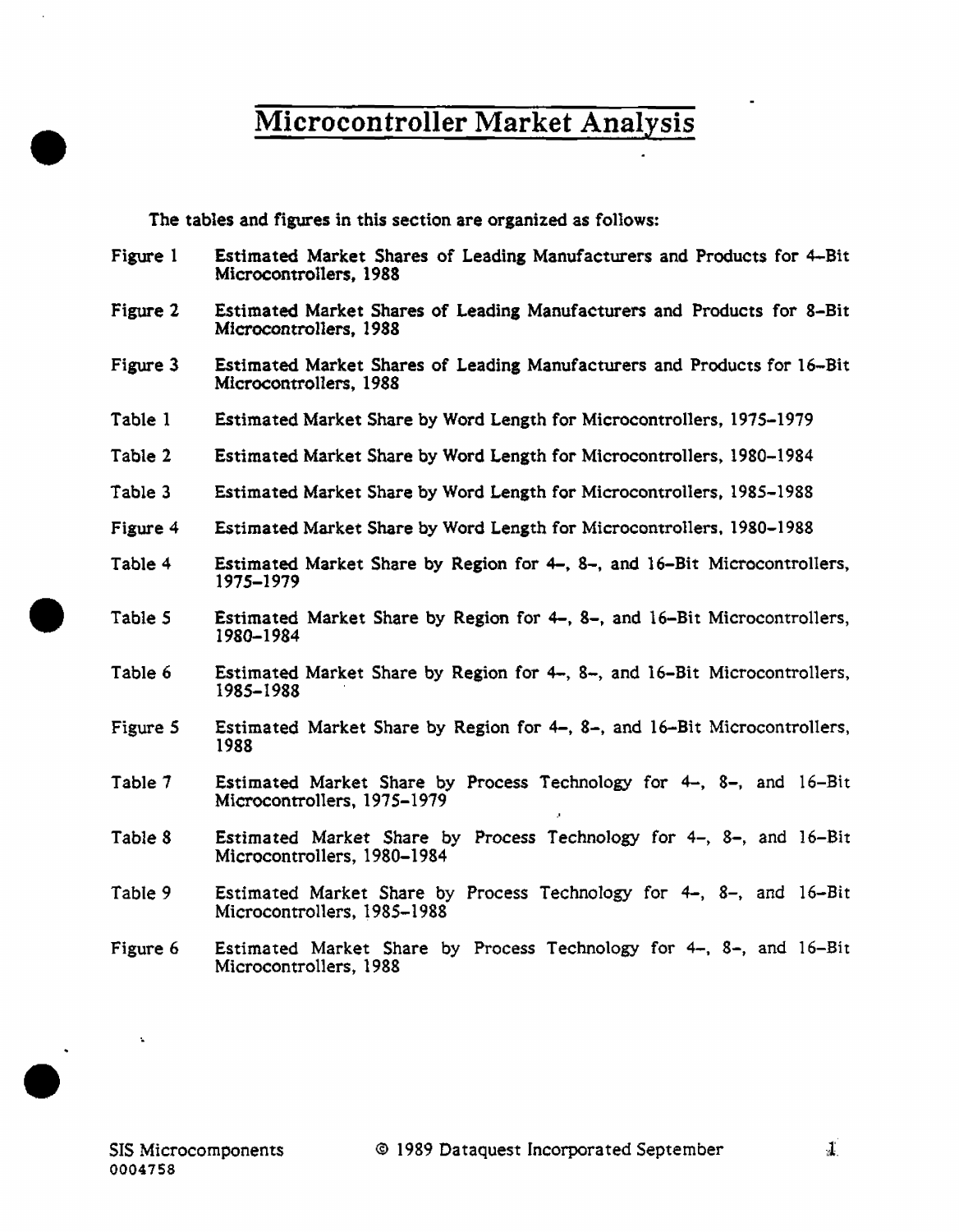

SIS Microcomponents 0004758

•

•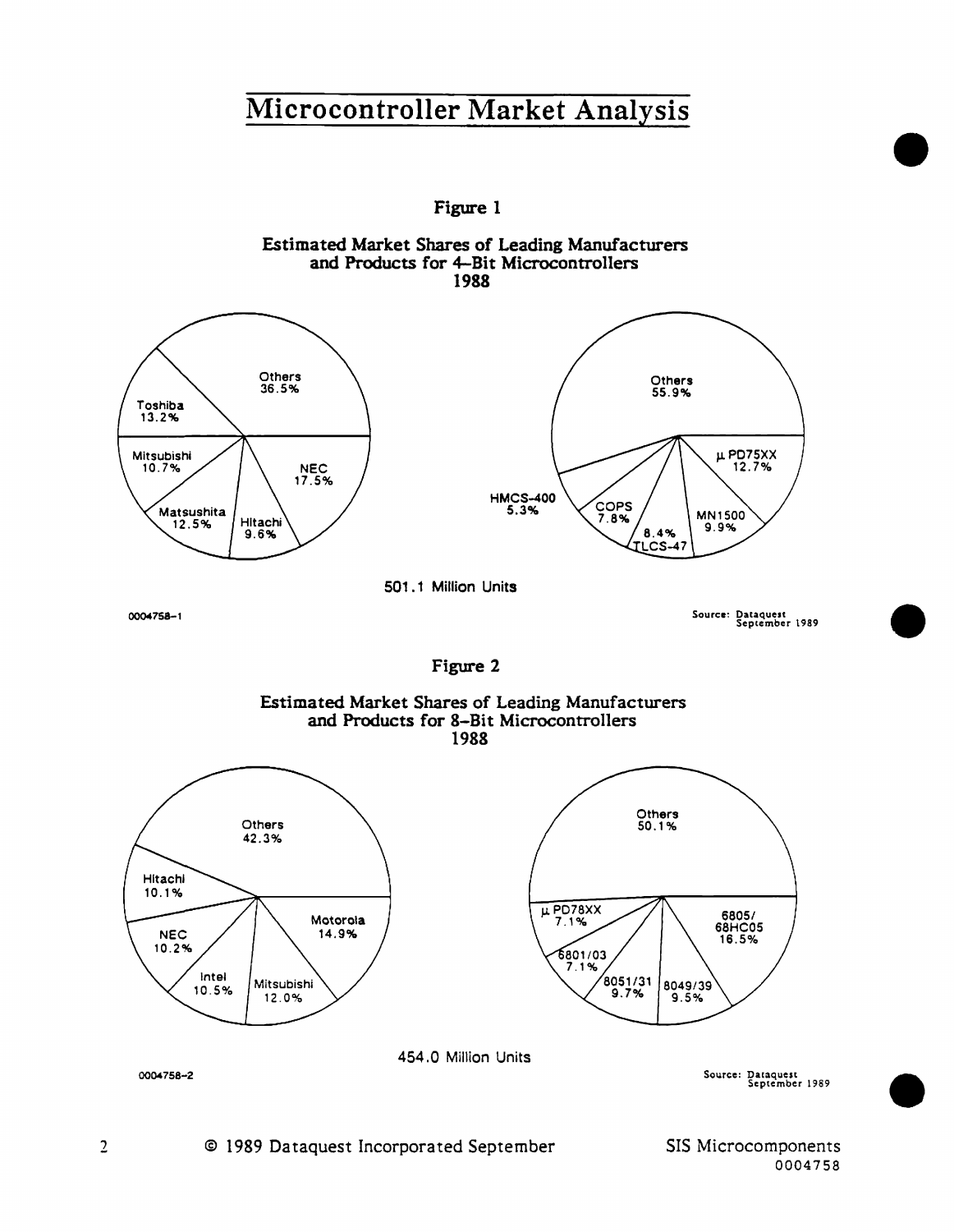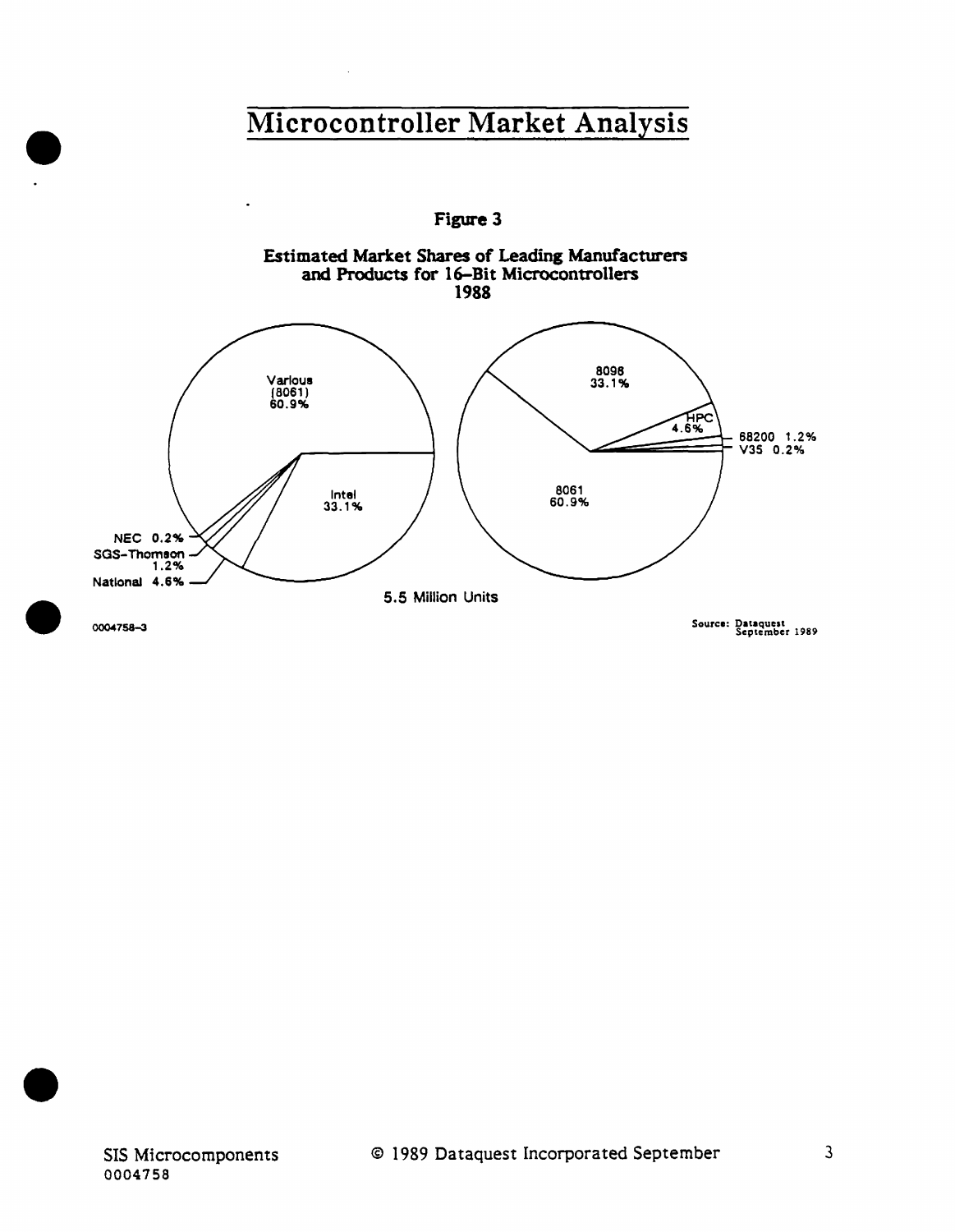## Table 1

### Estimated Market Share by Word Length for Microcontrollers 1975-1979 (Thousands of Units)

|                    | 1975        | 1976       | 1977        | 1978   | 1979    |
|--------------------|-------------|------------|-------------|--------|---------|
| $4 - Bit$          |             |            |             |        |         |
| Shipments          | 500         | 760        | 3,400       | 15,959 | 50,525  |
| Percent            | 94.0%       | 75.2%      | 79.3%       | 87.8%  | 81.3%   |
| $8-Bi$ t           |             |            |             |        |         |
| Shipments          | 32          | 251        | 885         | 2,218  | 11,592  |
| Percent            | 6.0%        | 24.8%      | 20.7%       | 12.2%  | 18.7%   |
| $16 - Bit$         |             |            |             |        |         |
| Shipments          | Q           | 0          | 0           | ٥      | 5       |
| Percent            | $\mathbf 0$ | 0          | $\mathbf 0$ | 0      | $\star$ |
| Shipments<br>Total | 532         | ٠<br>1,011 | 4,285       | 18,177 | 62,122  |

\*Calculated value is less than 0.1'\,

| Source: | Dataquest      |  |
|---------|----------------|--|
|         | September 1989 |  |

•

•

•

 $\mathcal{P}_\mathrm{L}$ 

 $\cdot$ <sup>4</sup>

÷.

 $\alpha$ 

 $\ddot{\phantom{0}}$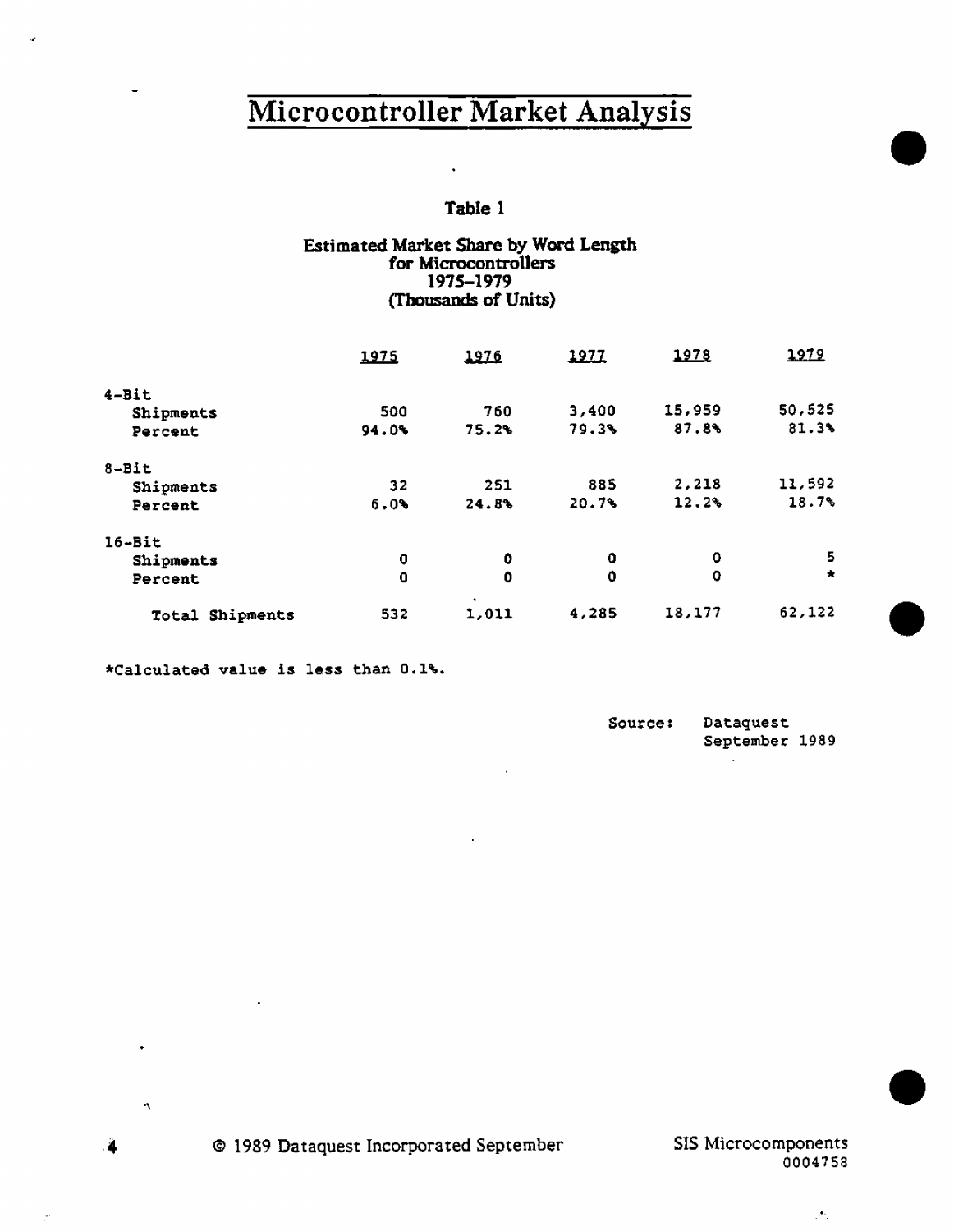## Table 2

### Estimated Market Share by Word Length for Microcontro11ers 1980-1984 (Thousands of Units)

|                    | 1980                     | 1981      | 1982    | 1983    | 1984      |
|--------------------|--------------------------|-----------|---------|---------|-----------|
| 4-Bit              |                          |           |         |         |           |
| Shipments          | 96,080<br>$\blacksquare$ | 133,549   | 158,183 | 171,945 | 193,435   |
| Percent            | 81.5%                    | 79.3%     | 74.5%   | 65.5%   | 54.2%     |
| $8 - Bit$          |                          |           |         |         |           |
| Shipments          | 21,740                   | 34,931    | 54,114  | 90,615  | 163,510   |
| Percent            | 18.5%                    | 20.7%     | 25.5%   | 34.5%   | 45.8%     |
| $16 - Bit$         |                          |           |         |         |           |
| Shipments          | 8                        | 36        | 50      | 89      | 123       |
| Percent            | $\bullet$                | $\bullet$ | 靑       | $\star$ | $\bullet$ |
| Shipments<br>Total | 117,828                  | 168,516   | 212,347 | 262,649 | 357,068   |

\*Calculated value is less than 0.1%.

ä,

•

•

 $\mathbf{r}$ 

 $\overline{a}$ 

•

Source; Dataquest September 1989

 $\blacksquare$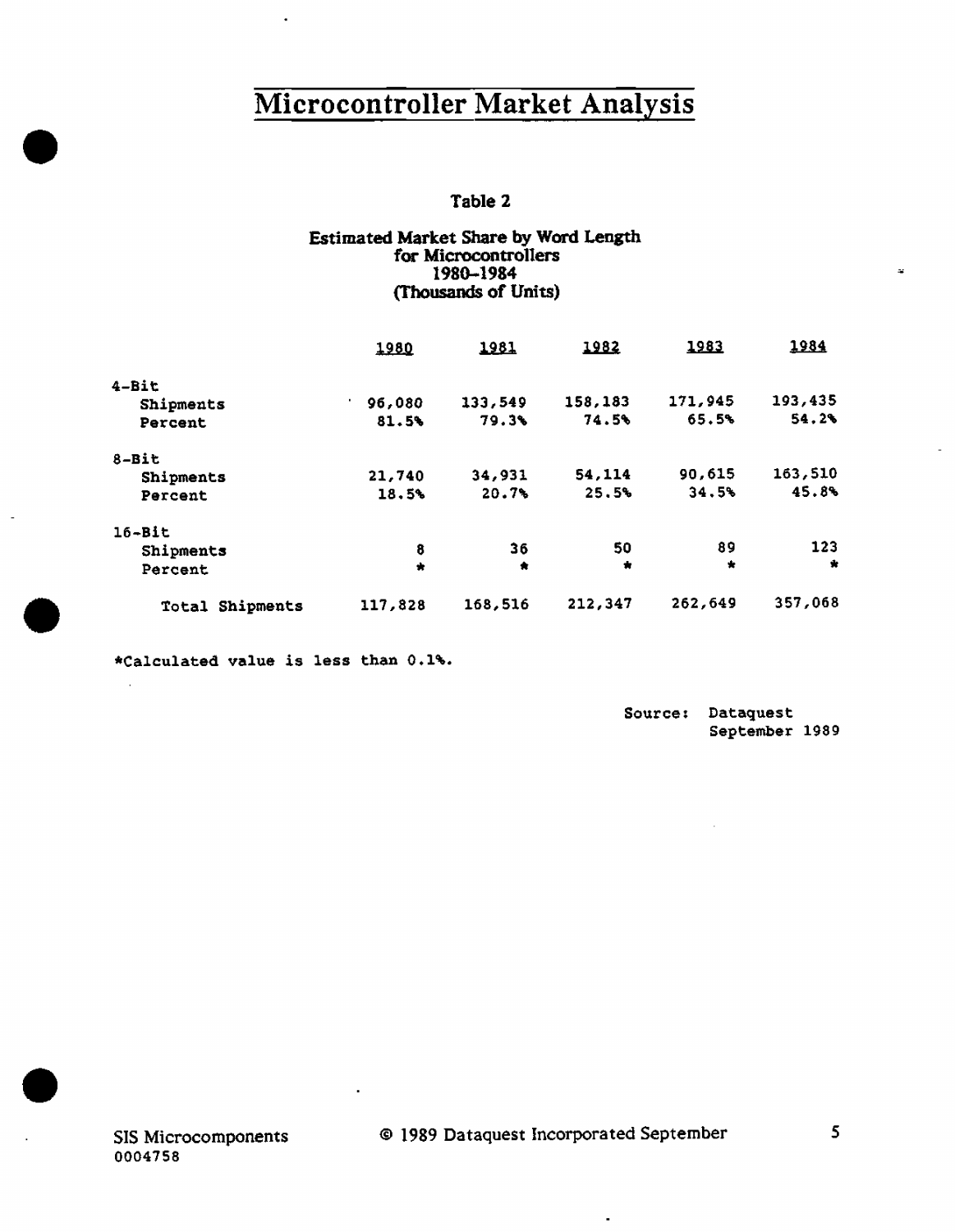| Table 3                                      |
|----------------------------------------------|
| <b>Estimated Market Share by Word Length</b> |
| for Microcontrollers                         |
| 1985–1988                                    |
| (Thousands of Units)                         |

|                    | 1985    | 1986    | 1987    | 1988    |
|--------------------|---------|---------|---------|---------|
| $4 - Bit$          |         |         |         |         |
| Shipments          | 177,038 | 271,883 | 392,332 | 501,075 |
| Percent            | 51.9%   | 54.8%   | 53.8%   | 51.9%   |
| $8 - Bit$          |         |         |         |         |
| Shipments          | 163,599 | 224,001 | 333,362 | 454,022 |
| Percent            | 48.0%   | 45.1%   | 45.7%   | 47.0%   |
| $16 - Bit$         |         |         |         |         |
| Shipments          | 232     | 399     | 3,311   | 5,461   |
| Percent            | 0.1%    | 0.1%    | 0.5%    | 0.6%    |
| Shipments<br>Total | 340,869 | 496,283 | 729,005 | 966,019 |

Source: Dataquest September 1989 •

•

•

| σ<br>חר |  |
|---------|--|
|---------|--|

### Estimated Market Share by Word Length for Microcontrollers 1980-1988



© 1989 Dataquest Incorporated September

SIS Microcomponents 0004758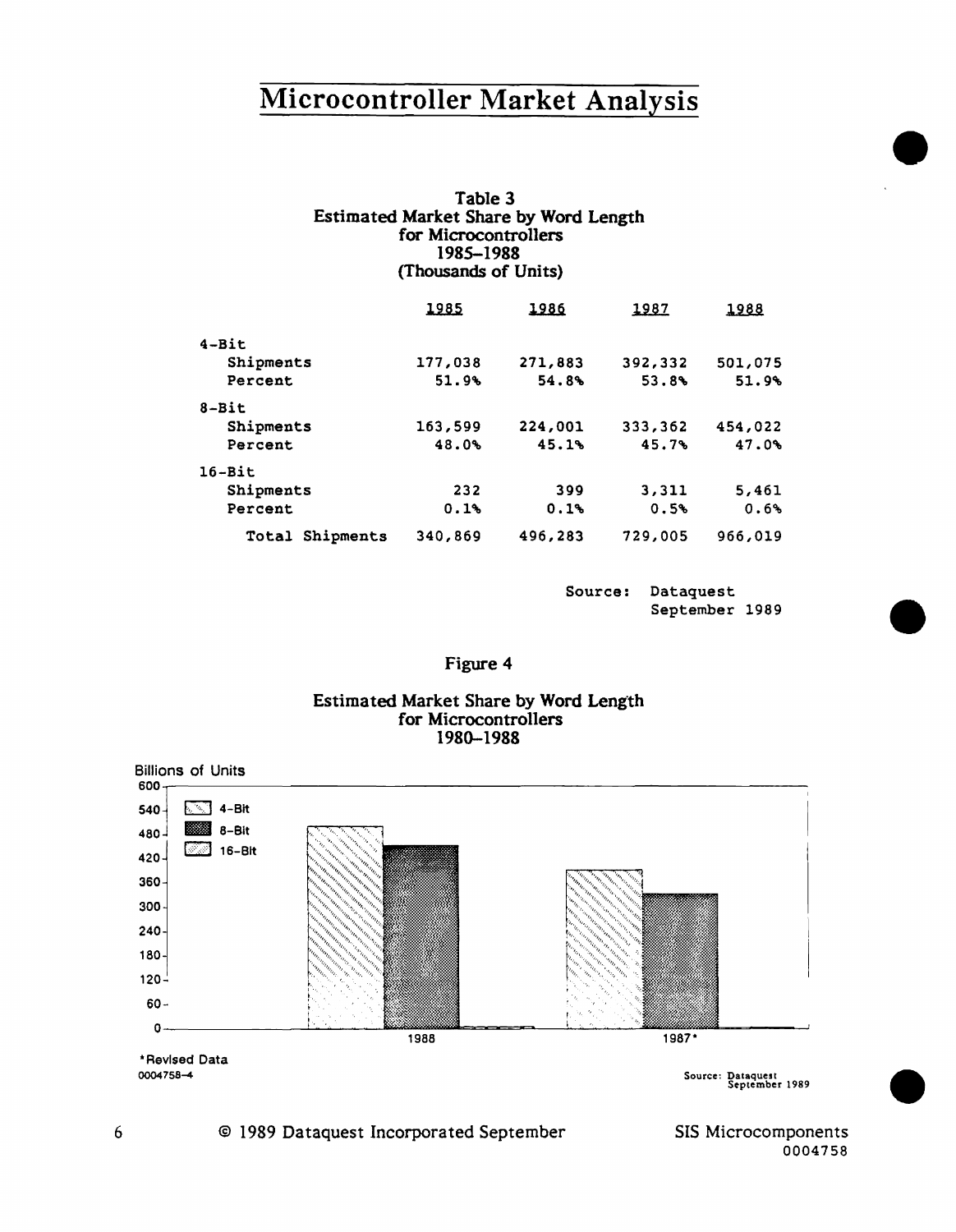Ķ

## Table 4

### Estimated Market Share by Region for 4-. 8-, and 16-Bit Microcontrollers 1975-1979 (Thousands of Units)

|                        | 1975     | 1976                  | 1977   | 1978         | 1979   |
|------------------------|----------|-----------------------|--------|--------------|--------|
| 4-Bit Shipments        | 500      | 760                   | 3,400  | 15,959       | 50,525 |
| U.S. Companies (%)     | 100.0%   | 100.09                | 100.0% | 88.0%        | 73.8%  |
| Japanese Companies (%) | 0        | 0                     | 0.     | 12.0%        | 26.2%  |
| European Companies (%) | $\Omega$ | ٥                     | ٥      | o            | 0      |
| 8-Bit Shipments        | 32.      | 251                   | 885    | 2,218        | 11,592 |
| U.S. Companies (%)     | 100.04   | $100.0$ <sup>\$</sup> | 100.09 | 99.3%        | 91.1%  |
| Japanese Companies (%) | 0        | 0                     | 0      | 0.7%         | 8.5%   |
| European Companies (%) | Ō        | O                     | o      | 0.           | 0.4%   |
| 16-Bit Shipments       | ٥        | ٥                     | ٥      | O            |        |
| U.S. Companies (%)     | O        | 0                     | 0      | $\mathbf{o}$ | 100.0% |
| Japanese Companies (%) | 0        | 0                     | 0      | $\mathbf 0$  | o      |
| European Companies (%) | ٥        | ٥                     | ۵      | Ω            | ο      |
| Total Shipments        | 532      | 1,011                 | 4,285  | 18,177       | 62,122 |
| U.S. Companies (%)     | 100.0%   | 100.0%                | 100.0% | 89.4%        | 77.1%  |
| Japanese Companies (%) | 0        | 0                     | 0      | 10.6%        | 22.9%  |
| European Companies (%) | 0        | 0                     | 0      | ٥            | 0.1%   |

Source: Dataquest September 1989

-~

•

•

•

 $\mathcal{F}$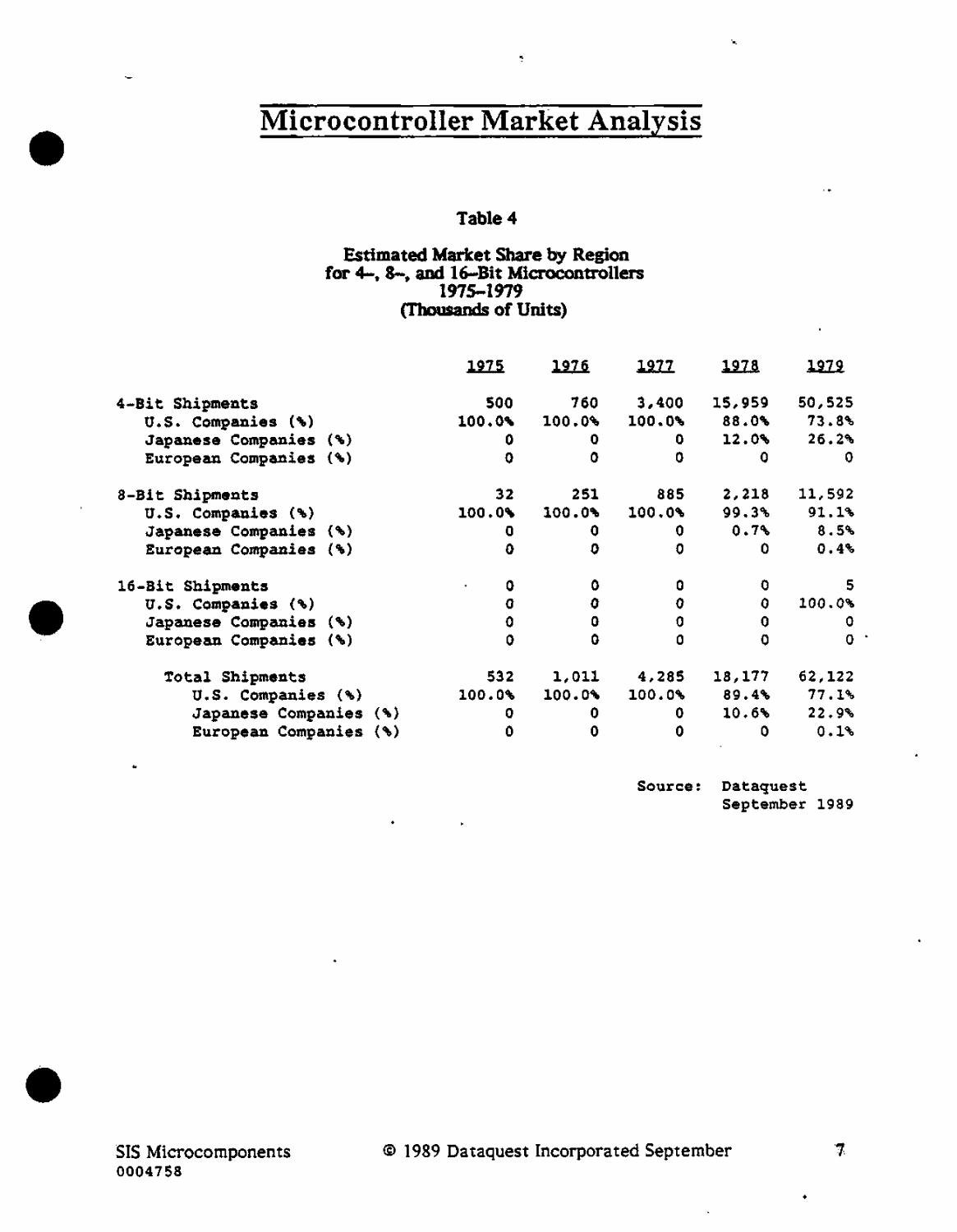## Table *5*

## Estimated Market Share by Region for 4-, 8-, and 16-Bit Microcontrollers 1980-1984 (Thousands of Units)

|                                  | <u> 1980 </u> | 1981    | 1982        | <u> 1983 </u> | 1984    |
|----------------------------------|---------------|---------|-------------|---------------|---------|
| 4-Bit Shipments                  | 96,080        | 133,549 | 158,183     | 171,945       | 193,435 |
| $U.S.$ Companies $(\mathcal{F})$ | $65.2$ %.     | 40.5%   | 28.2%       | 0.3%          | 19.2%   |
| Japanese Companies (%)           | 34.8%         | 59.5%   | 71.7%       | 79.2%         | 79.3%   |
| European Companies (%)           | 0             | 0.      | 0.1%        | 0.5%          | 1.4%    |
| 8-Bit Shipments                  | 21,740        | 34,931  | 54,114      | 90,615        | 163,510 |
| U.S. Companies (%)               | 73.3          | 68.3%   | 61.0%       | 57.6%         | 51.7%   |
| Japanese Companies (%)           | 15.5%         | 20.1%   | 27.1%       | 31.3%         | 36.6%   |
| European Companies (%)           | 11.2%         | 11.7    | 11.8        | 11.0%         | 11.7%   |
| 16-Bit Shipments                 | 8             | 36      | 50          | 89            | 123     |
| U.S. Companies (%)               | 100.0%        | 100.0   | 100.0%      | 100.0%        | 100.0%  |
| Japanese Companies (%)           | o             | o       | 0           | 0.            | 0       |
| European Companies (%)           | 0             | 0       | $\mathbf 0$ | $\Omega$      | 0       |
| Total Shipments                  | 117,828       | 168,516 | 212,347     | 262,649       | 357,068 |
| $U.S.$ Companies $(\mathcal{F})$ | 66.7%         | 46.2%   | 36.6%       | 33.2%         | 34.1%   |
| Japanese Companies (%)           | 31.2%         | 51.3%   | 60.3%       | 62.7%         | 59.7%   |
| European Companies (%)           | 2.1%          | 2.4%    | 3.1%        | 4.1%          | 6.2%    |

Source: Dataquest September 1989 •

•

•

 $\bullet$ 

© 1989 Dataquest Incorporated September

 $\bf{8}$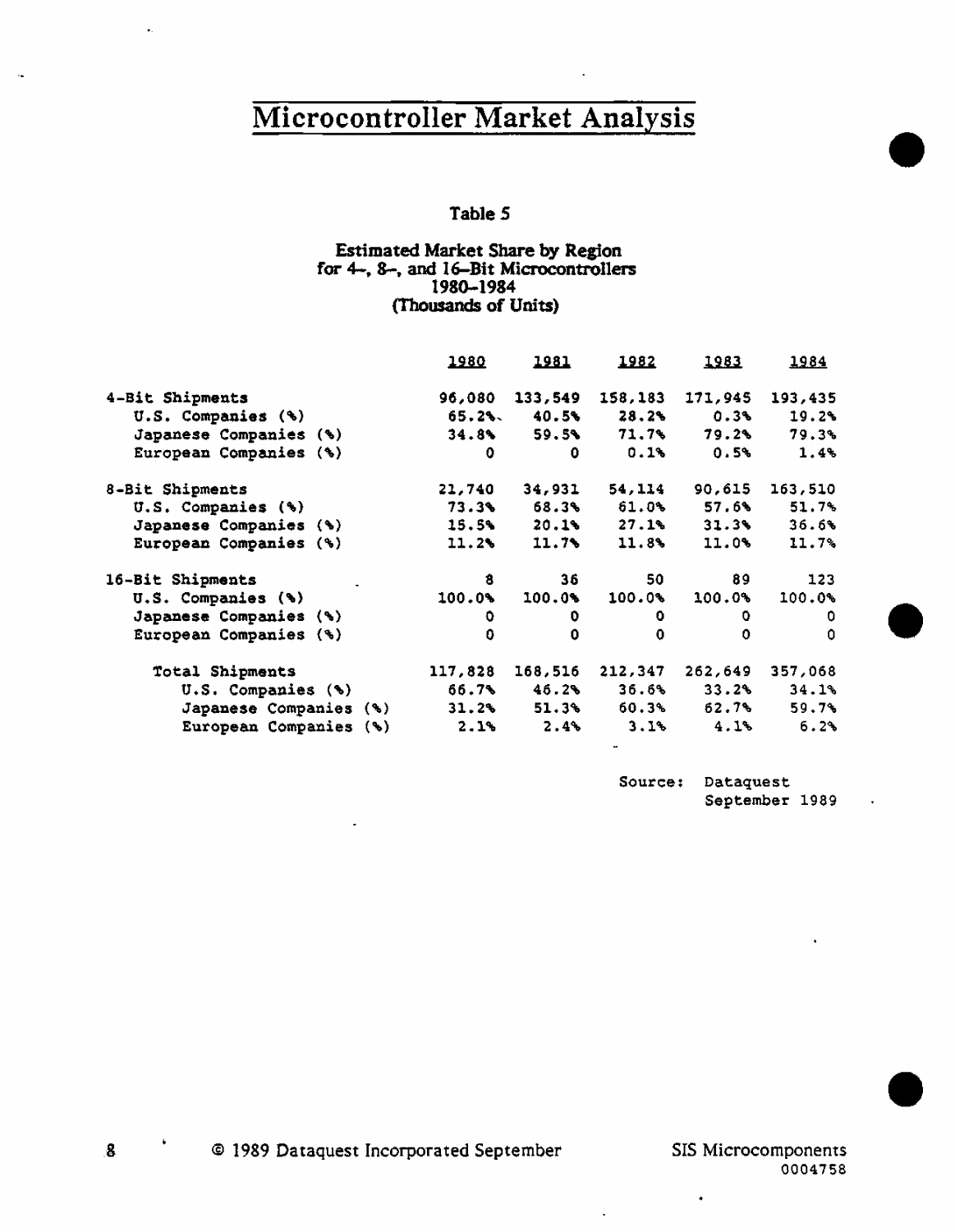## Table 6

### Estimated Market Share by Region for 4-, 8-, and 16-Bit Microcontrollers 1985-1988 (Thousands of Units)

|                        | <u> 1985 </u> | <u> 1986 </u> | <u> 1987.</u> | 1988    |
|------------------------|---------------|---------------|---------------|---------|
| 4-Bit Shipments        | 177,038       | 271,883       | 392,332       | 501,075 |
| U.S. Companies (%)     | 16.3%         | 17.8%         | 11.8%         | 7.7%    |
| Japanese Companies (%) | 80.8%         | 79.8%         | 86.3%         | 90.5%   |
| European Companies (%) | 3.0%          | 2.3%          | 1.9%          | 1.8%    |
| 8-Bit Shipments        | 163,599       | 224,001       | 333,362       | 454,022 |
| U.S. Companies (%)     | 42.7          | 34.8%         | 35.3%         | 36.4%   |
| Japanese Companies (%) | 43.2%         | 50.0%         | 53.1%         | 54.7%   |
| European Companies (%) | 14.1          | 15.2%         | 11.6%         | 8.9%    |
| 16-Bit Shipments       | 232           | 399           | 3,311         | 5,461   |
| U.S. Companies (%)     | $94.8\%$      | 57.7%         | 96.6%         | 98.6%   |
| Japanese Companies (%) | 0             | 0             | 0.1%          | 0.2%    |
| European Companies (%) | 5.2%          | 32.3%         | 3.3%          | 1.2%    |
| Total Shipments        | 340,869       | 496,283       | 729,005       | 960,558 |
| U.S. Companies $(*)$   | 29.0          | 25.5%         | 22.9          | 38.4%   |
| Japanese Companies (%) | <b>62.7%</b>  | 56.3%         | 70.7%         | 73.1%   |
| European Companies (%) | 8.3%          | 8.2%          | 6.4%          | 5.1%    |

Source: Dataquest September 1989

l.

•

•

•

 $\bar{\mathbf{r}}$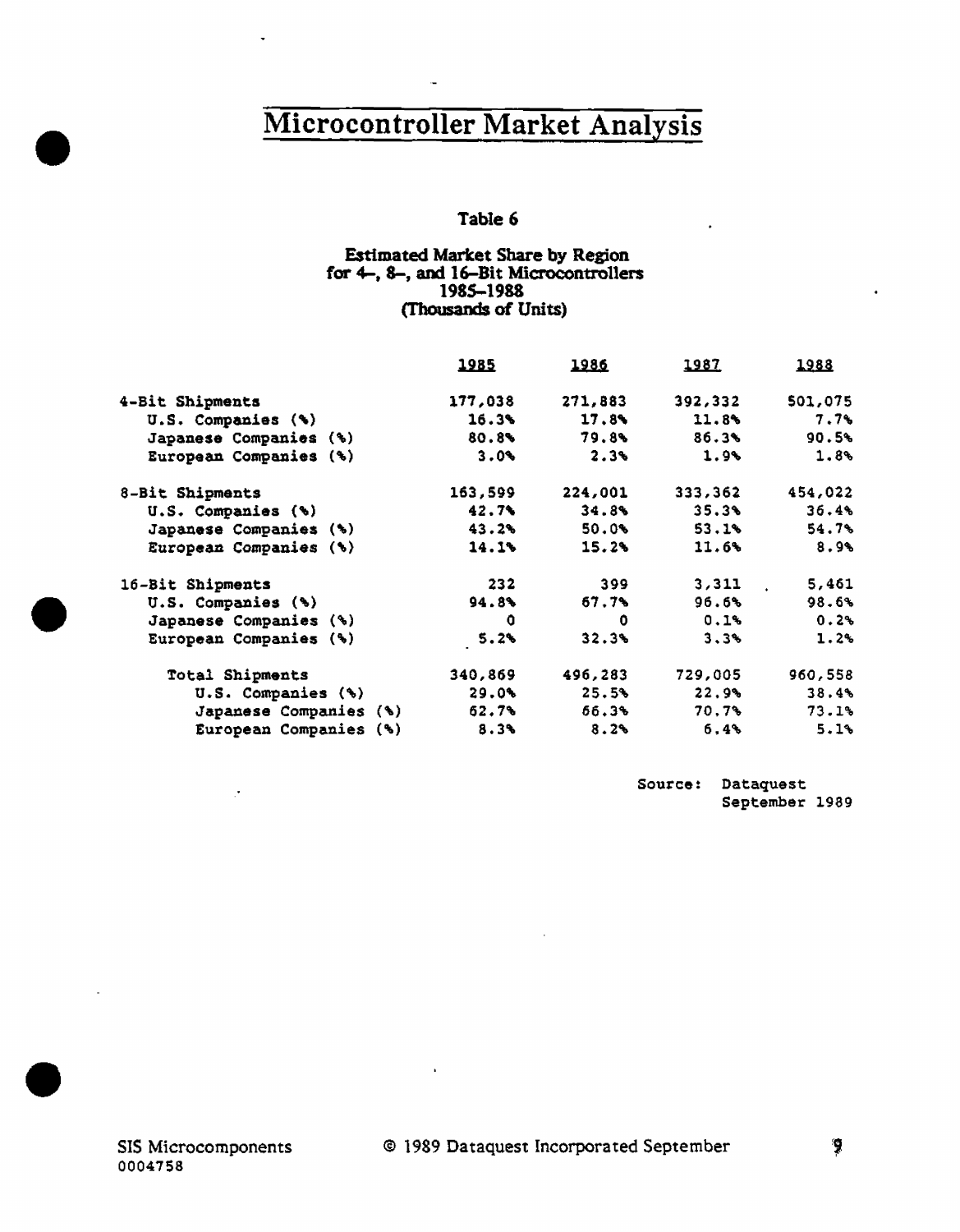Figure *S* 



0004758-5

Source: Dataquest<br>September 1989

•

•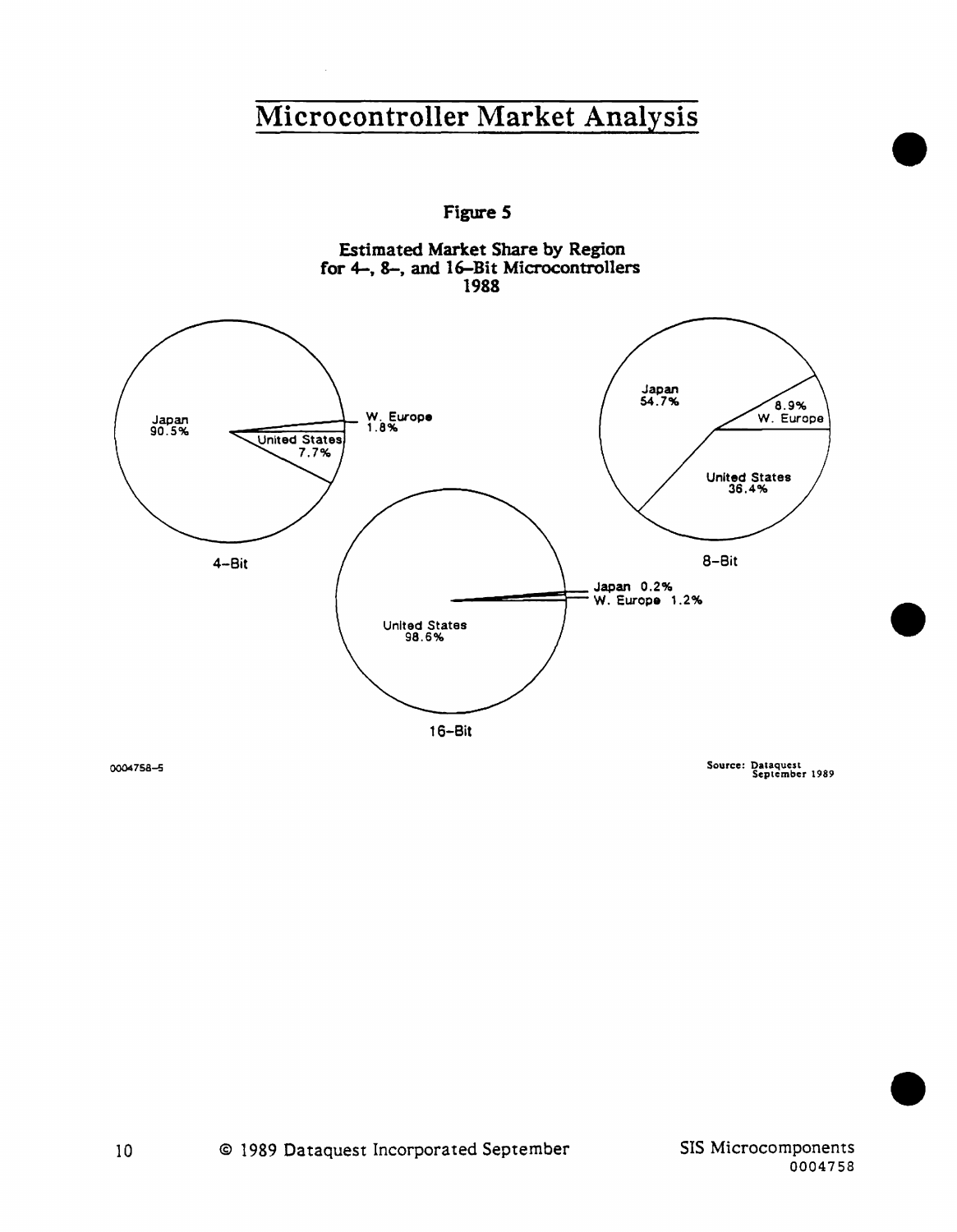## Table 7

### Estimated Market Share by Process Teclmology for 4-, 8-, and 16-Bit Microcontrollers 1975-1979 (Thousands of Units)

|                   | <u> 1975 </u> | 1976   | 1977     | 1978    | <u> 1979 </u> |
|-------------------|---------------|--------|----------|---------|---------------|
|                   |               |        |          |         |               |
| 4-Bit             | 500           | 760    | 3,400    | 15,959  | 50,525        |
| Percent PMOS      | 100.0%        | 100.0% | 100.0%   | 80.4%   | 75.3%         |
| Percent NMOS      | 0             | 0      | o        | 14.9%   | 14.9%         |
| ٠<br>Percent CMOS | 0             | ٥      | ٥        | $4.7\%$ | 9.8%          |
| $8 - Bit$         | 32            | 251    | 885      | 2.218   | 11,592        |
| Percent NMOS      | 100.0%        | 100.0% | 100.0%   | 100.0%  | 100.0%        |
| Percent CMOS      | o             | ٥      | ٥        | o       | 0             |
| $16 - Bit$        | 0             | 0      | 0        | ٥       | 5             |
| Percent NMOS      | ٥             | 0      | o        | 0       | 100.0%        |
| Percent CMOS      | O             | o      | O        | o       | o             |
| Total Shipments   | 532           | 1,011  | 4,285    | 18,177  | 62,122        |
| Percent PMOS      | 94.0%         | 75.2%  | $79.3\%$ | 70.6%   | 61.2%         |
| Percent NMOS      | 6.0%          | 24.8%  | 20.7%    | 25.3%   | 30.8%         |
| Percent CMOS      | 0             | 0      | ٥        | 4.2%    | 8.0%          |

Source: Dataquest September 1989

 $\bar{a}$ 

 $\cdot$ 

•

•

•

 $\hat{\mathcal{P}}$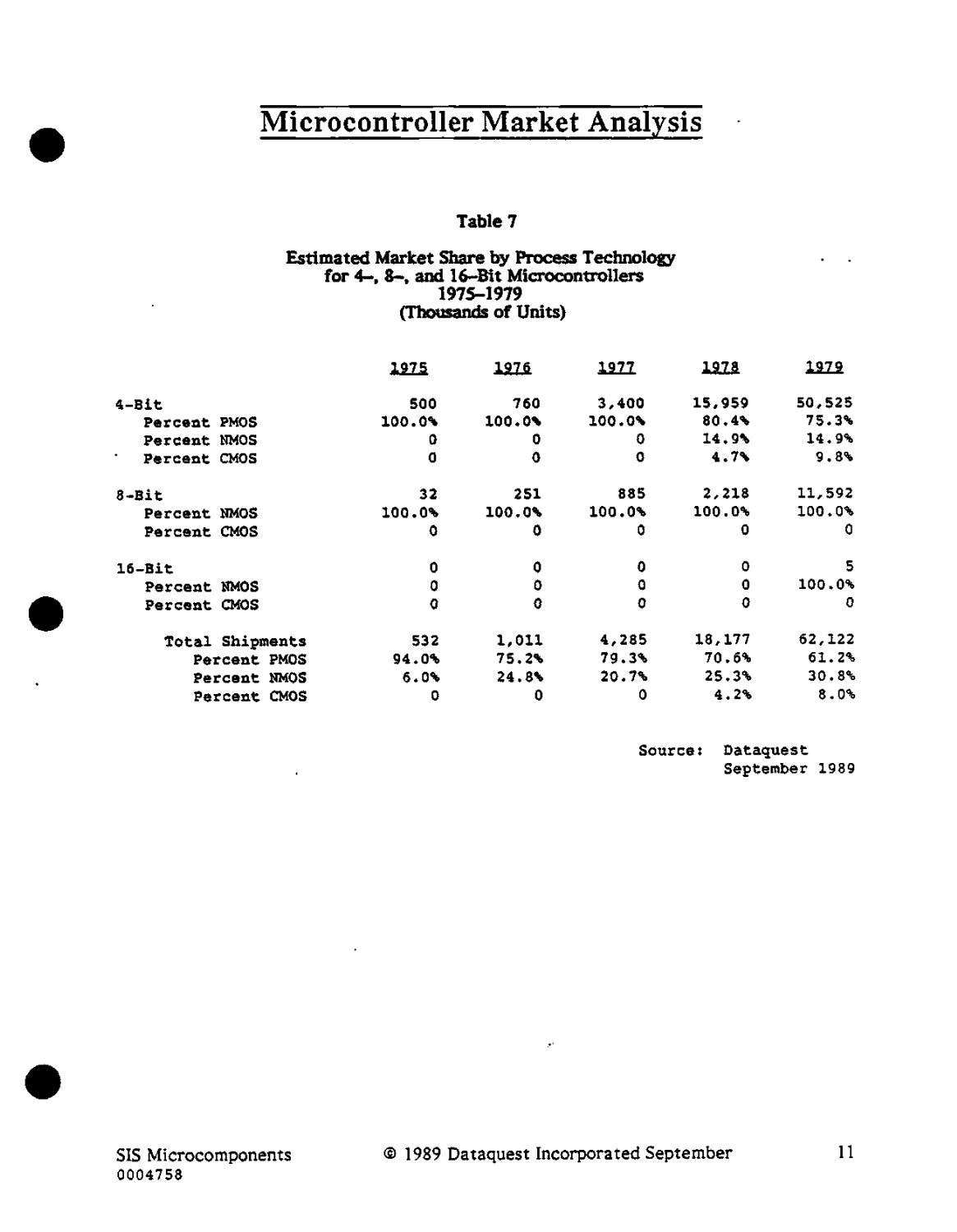## Table 8

## Estimated Market Share by Process Technology for 4-, 8-, and 16-Bit Microcontrollers 1980-1984 (Thousands of Units)

|                  | 1980    | 1981    | 1982    | 1983    | <u> 1984 </u>       |
|------------------|---------|---------|---------|---------|---------------------|
| 4-Bit Shipments  | 96,080  | 133,549 | 158,183 | 171,945 | 193,435             |
| Percent PMOS     | 66.3%   | 52.0%   | 35.2%   | 22.0%   | $14.9$ <sup>6</sup> |
| Percent NMOS     | 14.4%   | 19.4%   | 23.5%   | 30.5%   | 32.2%               |
| Percent CMOS     | 19.3%   | 28.6%   | 41.3%   | 47.5%   | 52.9%               |
| 8-Bit Shipments  | 21,740  | 34,931  | 54, 114 | 90,615  | 163,510             |
| Percent NMOS     | 100.04  | 99.7%   | 96.8%   | 91.4%   | 90.0%               |
| Percent CMOS     | 0       | 0.3%    | 3.2%    | 8.6%    | 10.0%               |
| 16-Bit Shipments | 8       | 36      | 50      | 89      | 123                 |
| Percent NMOS     | 100.0%  | 100.0   | 100.0%  | 100.0%  | 100.09              |
| Percent CMOS     | 0       | 0       | 0       | 0       | 0                   |
| Total Shipments  | 117,828 | 168,516 | 212,347 | 262,649 | 357,068             |
| Percent PMOS     | 54.1%   | 41.2%   | 26.2%   | 14.4%   | 8.1%                |
| Percent NMOS     | 30.2%   | 36.1%   | 42.2%   | 51.5%   | 58.7%               |
| Percent CMOS     | 15.8%   | 22.7%   | 31.6%   | 34.1%   | 33.3%               |

Source: Dataquest September 1989 •

•

•

ă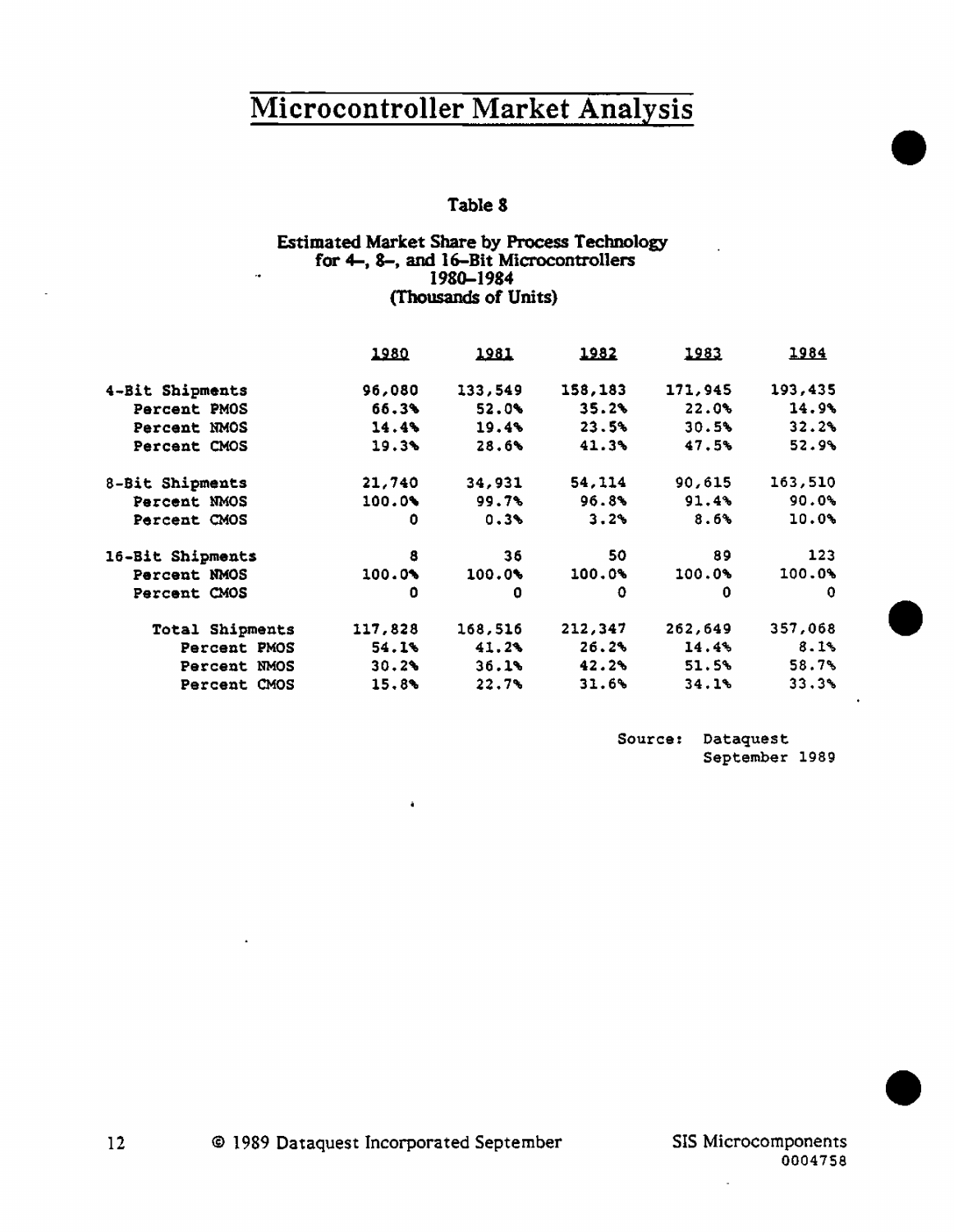## Table 9

### Estimated Market Share by Process Technology for 4-, 8-, and 16-Bit Microcontrollers 1985-1988 (Thousands of Units)

|                  | <u> 1985</u>        | 1986    | <u> 1987 </u> | <u>1988</u> |
|------------------|---------------------|---------|---------------|-------------|
| 4-Bit Shipments  | 177,038             | 271,883 | 392,332       | 501,075     |
| Percent PMOS     | $10.0\%$            | 4.9%    | 2.5%          | 1.2%        |
| Percent NMOS     | 34.8%               | 29.8%   | 24.3%         | 13.6%       |
| Percent CMOS     | 55.2%               | 65.2%   | $73.2\%$      | 85.2%       |
| 8-Bit Shipments  | 163,599             | 224,001 | 333,362       | 454,022     |
| Percent NMOS     | 79.5                | 67.8%   | 59.2%         | 48.4%       |
| Percent CMOS     | 20.5%               | 32.2%   | 40.8%         | 51.6%       |
| 16-Bit Shipments | 232                 | 399     | 3,311         | 5,461       |
| Percent NMOS     | 100.0%              | 100.0%  | 19.91         | 33.2%       |
| Percent CMOS     | ٥                   | 0       | 80.1%         | 66.8%       |
| Total Shipments  | 340,869             | 496,283 | 729,005       | 960,558     |
| Percent PMOS     | 5.2%                | 2.7%    | 1.3%          | 0.6%        |
| Percent NMOS     | 56.3%               | 47.0%   | 40.2%         | 30.1%       |
| Percent CMOS     | 38.5%<br>$\sim 100$ | 50.3%   | 58.4%         | 69.2%       |

Source: Dataquest September 1989

 $\overline{\mathbf{a}}$ 

•

 $\tilde{\mathcal{I}}$ 

 $\bullet$ 

.

•

 $\sim$